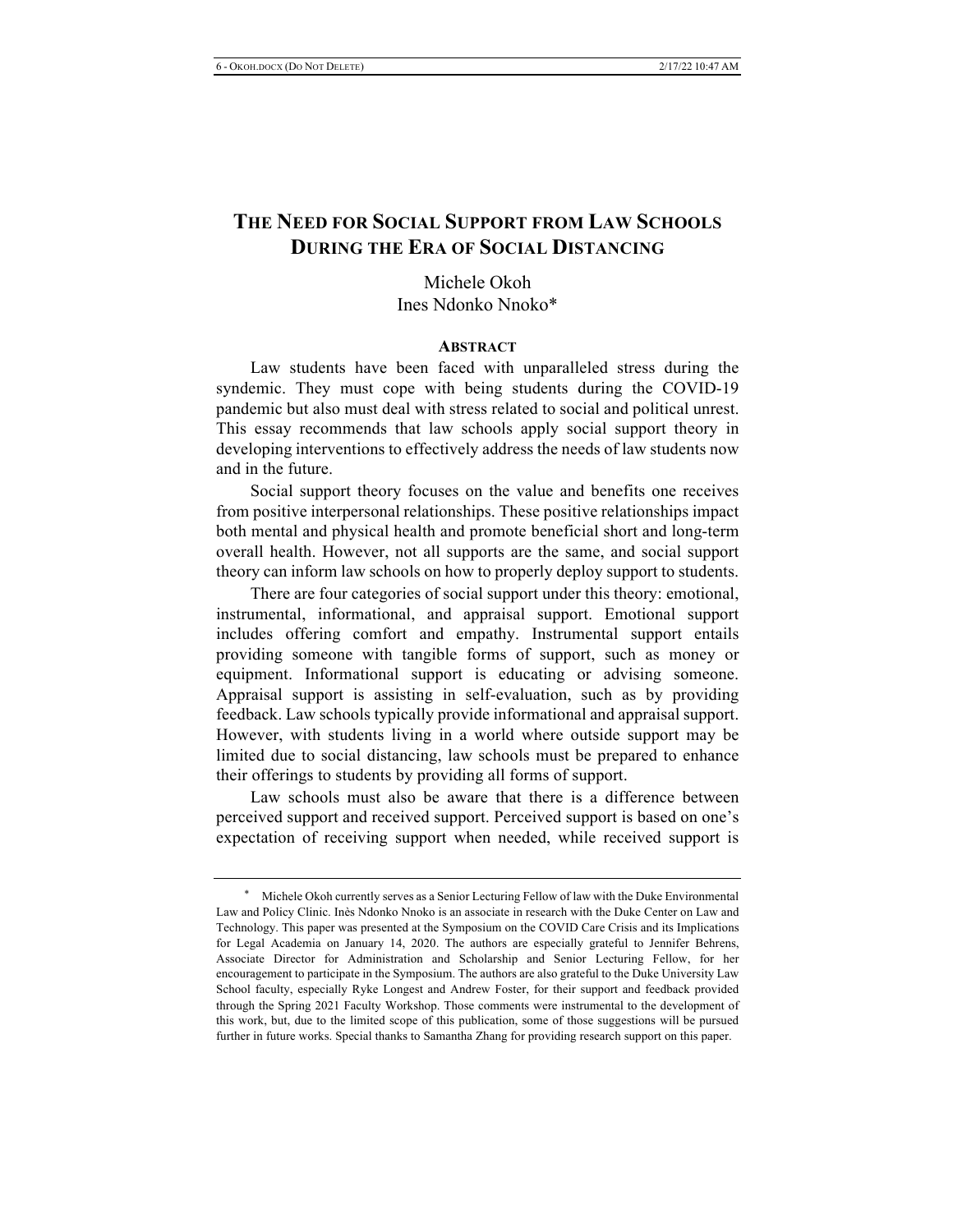related to the actual delivery of support at the time it is needed. Perceived support is most positively associated with beneficial health outcomes. Health outcomes are more variable in relation to received support, in some cases even negative. This perceived support is especially important during a pandemic because it may improve student health outcomes, including potentially reducing mortality. To be effective in promoting wellbeing through the provision of social support, law schools cannot simply focus on the efficient delivery of essential instruction but rather must foster the expectation among its law students that it will provide all necessary forms of support.

| $I_{\cdot}$ |                                                          |  |
|-------------|----------------------------------------------------------|--|
| $\Pi$ .     |                                                          |  |
| III.        |                                                          |  |
| IV.         |                                                          |  |
| V.          | The Need for Social Support during the Pandemic: Stress- |  |
|             |                                                          |  |
|             |                                                          |  |
|             |                                                          |  |
|             |                                                          |  |
|             |                                                          |  |
|             |                                                          |  |
| VI.         |                                                          |  |
| VII.        |                                                          |  |

# **I. INTRODUCTION**

The COVID-19 syndemic drastically changed law students' lives and expectations for the future.<sup>1</sup> During 2020, students had to survive in a world in turmoil. Some students went weeks without interacting with others, and some students were afraid to leave their homes. There were students who had no idea where to find help for even the most basic of needs, such as food. Law graduates expressed confusion about their futures. They were unsure of their job prospects. Some were afraid to take the bar exam because they felt unsafe taking an in-person exam. Both international law students and graduates worried about whether they would be able to stay in the U.S. or

<sup>&</sup>lt;sup>1</sup> Referring to the COVID-19 pandemic as a syndemic acknowledges the synergistic nature of the disease and the need to consider the multiple biological and socioecological factors influencing negative health outcomes. *See* Uday Narayan Yadav et al., *A Syndemic Perspective on the Management of Non-Communicable Diseases Amid the COVID-19 Pandemic in Low- and Middle-Income Countries*, FRONTIERS PUB. HEALTH 6 (2020), https://doi.org/10.3389/fpubh.2020.00508.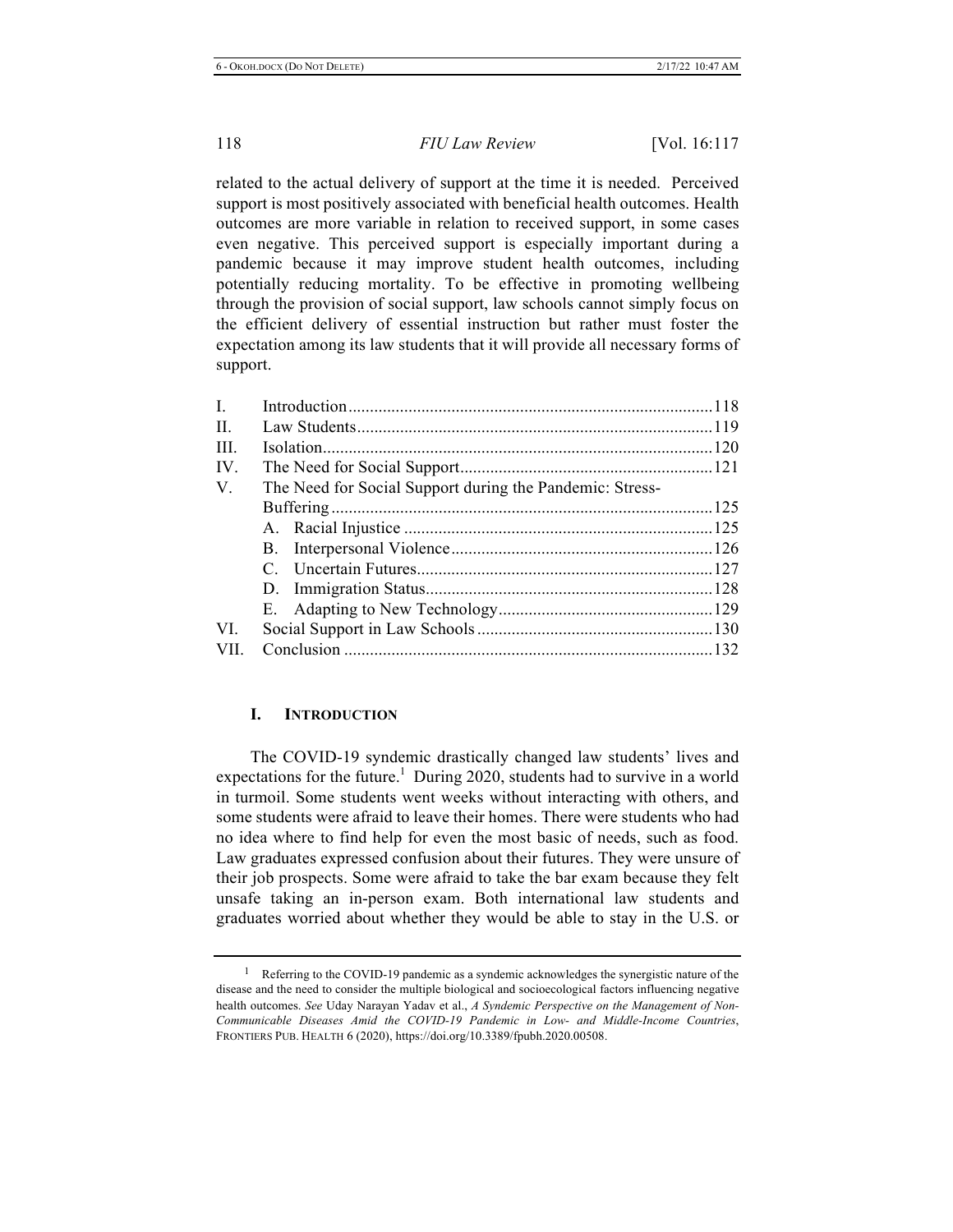return to their home countries. Law students and graduates were overcome with stress and isolation.

There also seemed to be a disconnect between the support that was available to students at law schools and their perception of that support. Law schools must acknowledge the world in which their students now live and the appropriate support they now need in order to navigate it. Law students did not expect the tumultuous events of 2020. Their realities shifted, and they now live in a world of unrest and uncertainty. Ignoring these facts does little to benefit these students. This essay will discuss how social support can be used by law schools to help their students during the COVID-19 syndemic.

#### **II. LAW STUDENTS**

Law school is a time of significant stress, and mental health is a concern among law students. $2$  Much of the research concerning law student mental health has focused on intrapersonal or individual-level factors.<sup>3</sup> However, there has been growing acknowledgement of the social dimension of law students regarding mental health and stress.<sup>4</sup> The Survey of Law Student Well-Being (SLSWB), a 2014 survey involving fifteen law schools across the United States, discovered that 17% of law student respondents screened positive for depression and  $37%$  screened positive for anxiety.<sup>5</sup> The survey found that one-fifth to one-sixth of these respondents were diagnosed after beginning law school.<sup>6</sup> The SLSWB was also the first multischool study of help-seeking attitudes of law students concerning mental health and substance abuse.<sup>7</sup> The study found that "[e]ven though many respondents indicate that they would benefit from help for substance use issues or mental health concerns, significant majorities of those most in need of help are unlikely to seek help, for a variety of reasons."<sup>8</sup> Similarly, a study of Yale

<sup>2</sup> Kennon M. Sheldon & Lawrence S. Krieger, *Does Legal Education Have Undermining Effects on Law Students? Evaluating Changes in Motivation, Values, and Well-Being*, 22 BEHAV. SCI. L. 261  $(2004).$ 

<sup>3</sup> *See* Lawrence S. Krieger, *What We're Not Telling Law Students - And Lawyers - That They Really Need to Know: Some Thoughts-in-Action Toward Revitalizing the Profession from Its Roots*, 13 J. L. HEALTH 1 (1998); Sheldon & Krieger, *supra* note 2.

<sup>4</sup> *E.g.*, Adele Bergin & Kenneth Pakenham, *Law Student Stress: Relationships Between Academic Demands, Social Isolation, Career Pressure, Study/Life Imbalance and Adjustment Outcomes in Law Students*, 22 PSYCH., PSYCHOL. L. 388 (2015), http://dx.doi.org/10.1080/13218719.2014.960026.

<sup>5</sup> Jerome M. Organ, David B. Jaffe & Katherine M. Bender, *Suffering in Silence: The Survey of*  Law Student Well-Being and the Reluctance of Law Students to Seek Help for Substance Use and Mental *Health Concerns*, 66 J. L. EDUC. 116, 136, 137 (2016).

<sup>6</sup> *Id.* at 145.

<sup>7</sup> *Id.* at 118.

<sup>8</sup> *Id.* at 145.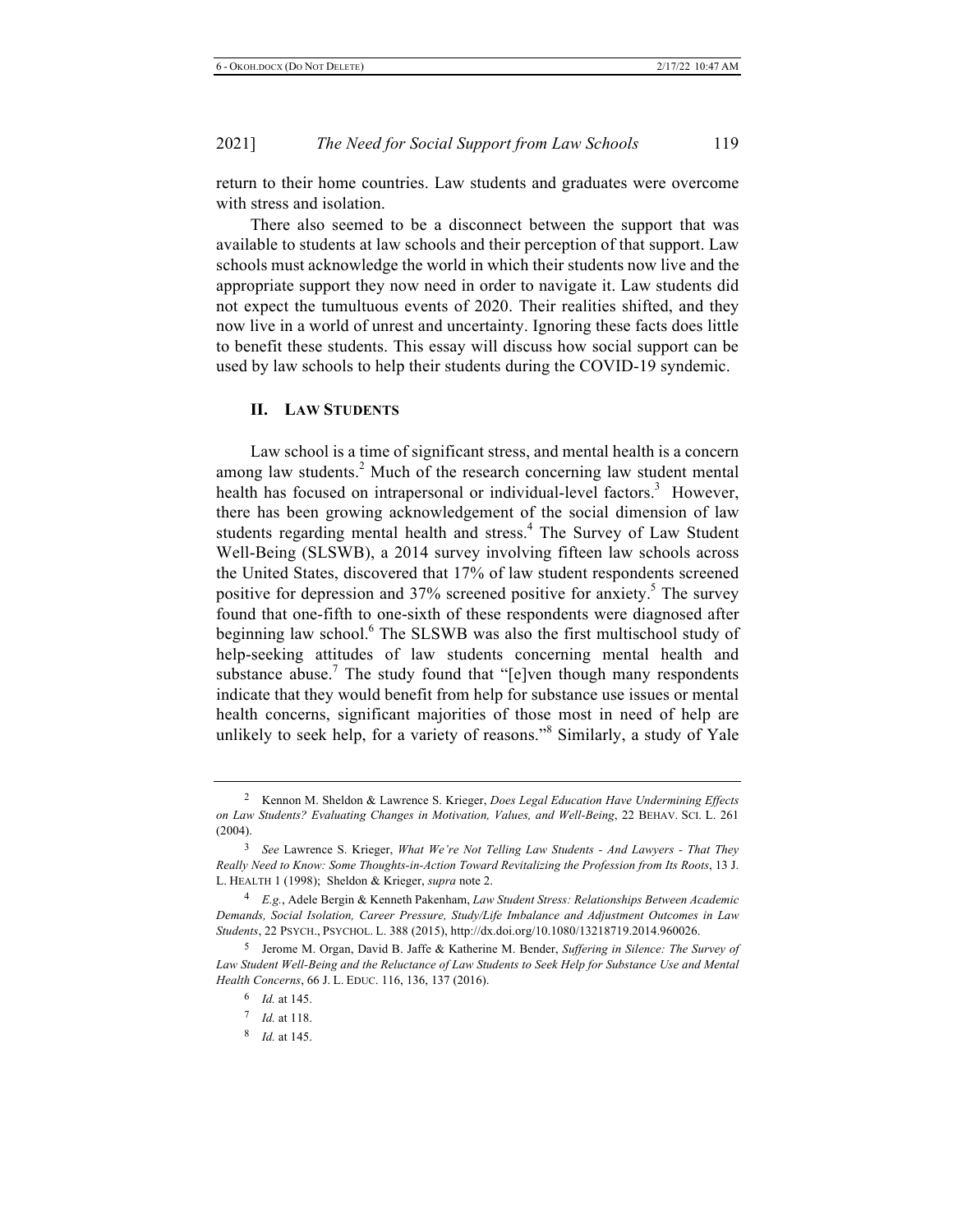Law School students found that 70% of respondents reported experiencing mental health challenges while in law school.<sup>9</sup> These students feared both exclusion and stigma and were often reluctant to seek help.<sup>10</sup> However, students reflected positively upon receiving support from peers, but experiences were mixed concerning experiences with faculty and administrators. $11$ 

# **III. ISOLATION**

To reduce the spread of COVID-19, the Centers for Disease Control and Prevention (CDC) recommended social distancing, avoiding crowds, wearing a mask covering one's nose and mouth, and avoiding poorly ventilated indoor spaces.<sup>12</sup> These measures drastically changed the way students interacted with other human beings. $13$  Social distancing required individuals to maintain a distance of at least six feet from those not in their immediate household.<sup>14</sup> The CDC has recognized that social distancing can lead to a sense of isolation and increased stress.<sup>15</sup> These restrictions meant that when students interacted in person they greeted each other through masks, and personal space became set at a minimum of six feet. The classroom and common areas, such as libraries, went from being places of camaraderie to being places of danger. If students used indoor spaces, law schools were required to implement rigorous cleaning and disinfection practices.<sup>16</sup> Those who participated in in-person learning and activities were

<sup>9</sup> Jessie Agatstein et al., *Falling Through the Cracks: A Report on Mental Health at Yale Law School*, YALE L. SCH. MENTAL HEALTH ALL. 3, 3 (2014), https://law.yale.edu/sites/default/files/area/department/studentaffairs/document/falling\_through\_the\_crac ks.pdf.

<sup>10</sup> *Id.*

<sup>11</sup> *Id.* at 3–4.

<sup>12</sup> *How to Protect Yourself & Others*, CTRS. DISEASE CONTROL PREVENION, https://www.cdc.gov/coronavirus/2019-ncov/prevent-getting-sick/prevention.html (last visited Jan. 12, 2021).

<sup>13</sup> Giovanni Sotgiu & Claudia C. Dobler, *Social Stigma in the Time of Coronavirus Disease 2019*, EUR. RESPIRATORY J. (June 25, 2020), https://doi.org/10.1183/13993003.02461-2020.

<sup>14</sup> *Social Distancing*, CTRS. DISEASE CONTROL PREVENION, https://www.cdc.gov/coronavirus/2019-ncov/prevent-getting-sick/social-distancing.html (last visited Dec. 1, 2020).

<sup>15</sup> *Mental Health and Coping During COVID-19*, CTRS. DISEASE CONTROL PREVENION, https://www.cdc.gov/coronavirus/2019-ncov/daily-life-coping/managing-stress-anxiety.html (last visited Dec. 20, 2020).

<sup>16</sup> *See Cleaning and Disinfecting Your Facility*, CTRS. DISEASE CONTROL PREVENION, https://www.cdc.gov/coronavirus/2019-ncov/community/reopen-guidance.html (last visited Jan. 12, 2021).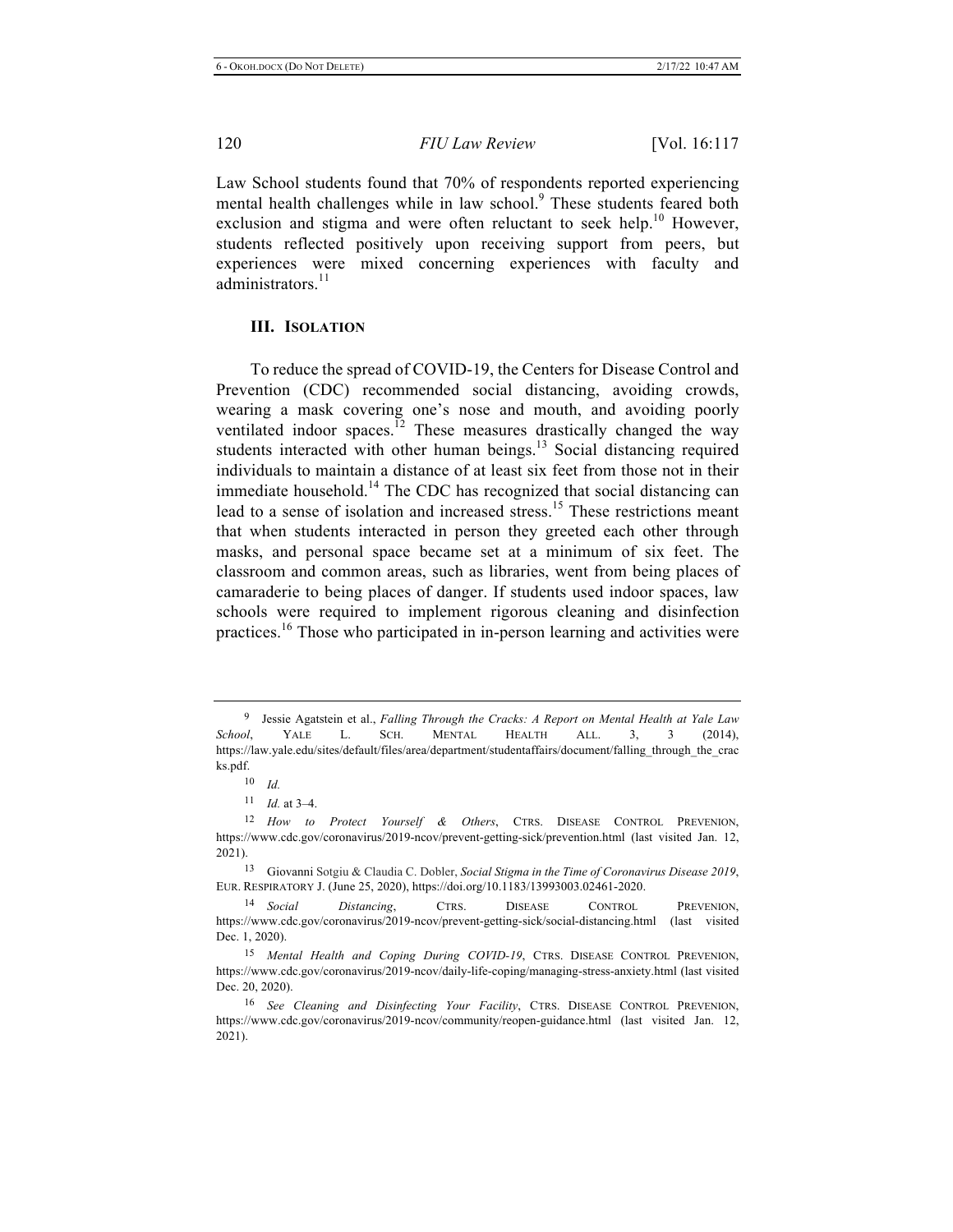at the highest risk for contracting COVID-19.<sup>17</sup> Essentially, the best way for a law student to avoid COVID-19 was to avoid being connected to other students in-person. In response, many law schools shifted towards remote learning during the pandemic.<sup>18</sup>

The result of these recommendations was that law students had to cope with a pandemic that kept them locked in their homes, isolated and alone. Students celebrated their achievements on screens, and some families mourned their losses in silence. Many endured months without seeing another human smile in-person. Smiles became the purview of screens and were only exchanged up close and in-person with members of students' immediate households. Their in-person interactions were limited to masked faces, and their ability to read emotions was limited.<sup>19</sup> For some, class was the only opportunity they had to interact with other human beings, even if only through a screen. Without social interactions, students were at risk of withdrawing even further into isolation.<sup>20</sup> This isolation could lead to students perceiving threats as greater than they normally would perceive them. This perception then could lead to greater stress due to isolation.<sup>21</sup> A feeling of fear and despair exacerbated by misinformation, contradictory information, insufficient knowledge, and the plethora of self-proclaimed experts on social media and a rapidly increasing number of deaths suffice to set people apart. $22$  Law students, accustomed to the crowd of on-campus libraries, classrooms, and pantries, were left with an unfulfilled need for companionship. As the pandemic persists, law students are likely to continue to face similar challenges.

# **IV. THE NEED FOR SOCIAL SUPPORT**

Social support refers to the value and benefits one receives from a positive interpersonal relationship. Having social support positively impacts

<sup>17</sup> *Guidance for Institutions of Higher Education (IHEs)*, CTRS. DISEASE CONTROL PREVENION, https://www.cdc.gov/coronavirus/2019-ncov/community/colleges-universities/considerations.html (last visited Dec. 20, 2020).

<sup>18</sup> Gabriel Kuris, *The Impact of the Coronavirus on Legal Education*, U.S. NEWS & WORLD REP. (last visited Dec. 15, 2020), https://www.usnews.com/education/blogs/law-admissionslowdown/articles/the-impact-of-the-coronavirus-on-legal-education.

<sup>19</sup> *See* Claus Christian Carbon, *Wearing Face Masks Strongly Confuses Counterparts in Reading Emotions*, 11 FRONTIERS PSYCH. 1 (2020).

<sup>20</sup> Erica Szkody et al., *Stress-Buffering Role of Social Support During COVID-19*, FAM. PROCESS (Nov. 21, 2020), doi.org/10.1111/famp.12618.

<sup>21</sup> *Id.*

<sup>22</sup> Sotgiu & Dobler, *supra* note 13.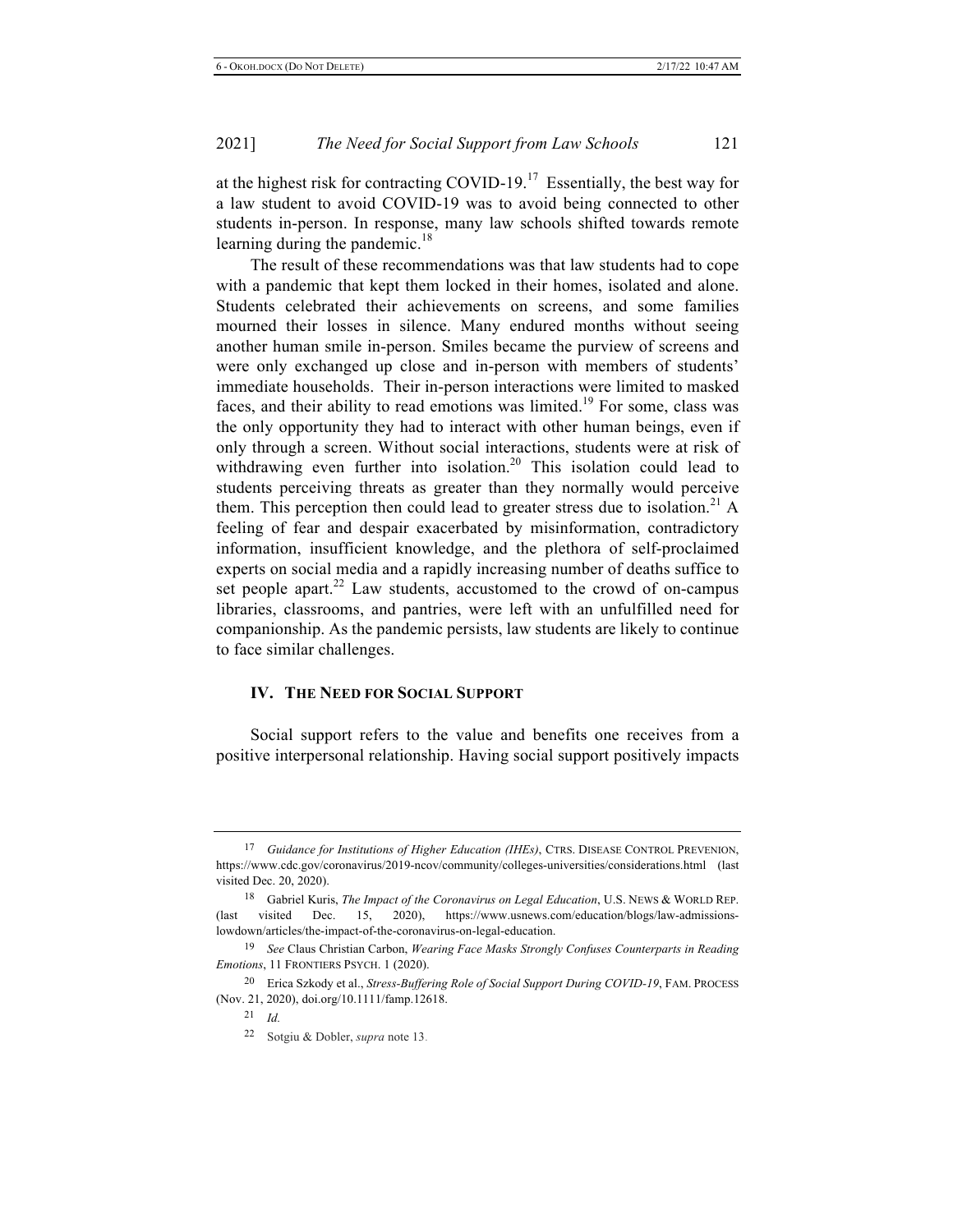both mental and physical health. $^{23}$  During times of crisis, social support acts as a stress-buffer, thereby reducing the impacts of stress both mentally and physically (*See* Figure 1).<sup>24</sup> It is correlated with lower mortality rates,  $\frac{1}{2}$  including mortality related to infectious diseases.<sup>25</sup> In previous pandemics, including H1N1 influenza and SARS, social support was attributed to lower occurrences of mental health problems.<sup>26</sup> Therefore, a student's psychological ability to cope with hardships depends on the kind of social support available to them. $27$  Several considerations must be made when providing social support to law students, and social support theory can serve as a basis for addressing these considerations.<sup>28</sup>

Social integration refers to the structure of social relationships, including the number and strength of connections between individuals within a social network. Social support refers to how supportive individuals function in these relationships.<sup>29</sup> A supportive person helps to increase another person's self-efficacy and mitigate their negative responses to stressful events.<sup>30</sup>



[Figure 1. Illustration of Stress-Buffering Function of Social Support]

23 Scott E. Wilks, *Resilience amid Academic Stress: The Moderating Impact of Social Support Among Social Work Students*, 9 ADVANCES SOC. WORK 106, 109 (2008).

25 Bert N. Uchino, *Understanding the Links Between Social Support and Physical Health: A Life-Span Perspective With Emphasis on the Separability of Perceived and Received Support*, 4 PERSP. ON PSYCH. SCI. 236, 238 (2009).

27 Md Aris Safree Md Yasin & Mariam Adawiah Dzulkifli, *The Relationship Between Social Support and Psychological Problems Among Students*, 1 INT'L J. BUS. & SOC. SCI. 110, 111 (2010).

28 Andrea L. Dwyer & Anne L. Cummings, *Stress, Self-Efficacy, Social Support, and Coping Strategies in University Students*, 35 CAN. J. COUNSELLING & PSYCHOTHERAPY 208 (2001); Anne G. Danielsen et al., *School-Related Social Support and Students' Perceived Life Satisfaction*, 102 J. EDUC. RES. 303 (2009); Donna L. Coffman & Tammy D. Gilligam, *Social Support, Stress, and Self-Efficacy: Effect on Students' Satisfaction*, J. COLL. STUDENT RETENTION: RSCH., THEORY & PRAC. 53 (2002).

29 Paula Wilcox et al., *'It Was Nothing to do with the University, It Was Just the People': The Role of Social Support in the First*- *Year Experience of Higher Education*, 30 STUD. HIGHER EDUC. 707, 708 (2006).

30 *Id.* at 709.

<sup>24</sup> Szkody, *supra* note 21 at 2.

<sup>26</sup> Szkody, *supra* note 20, at 2.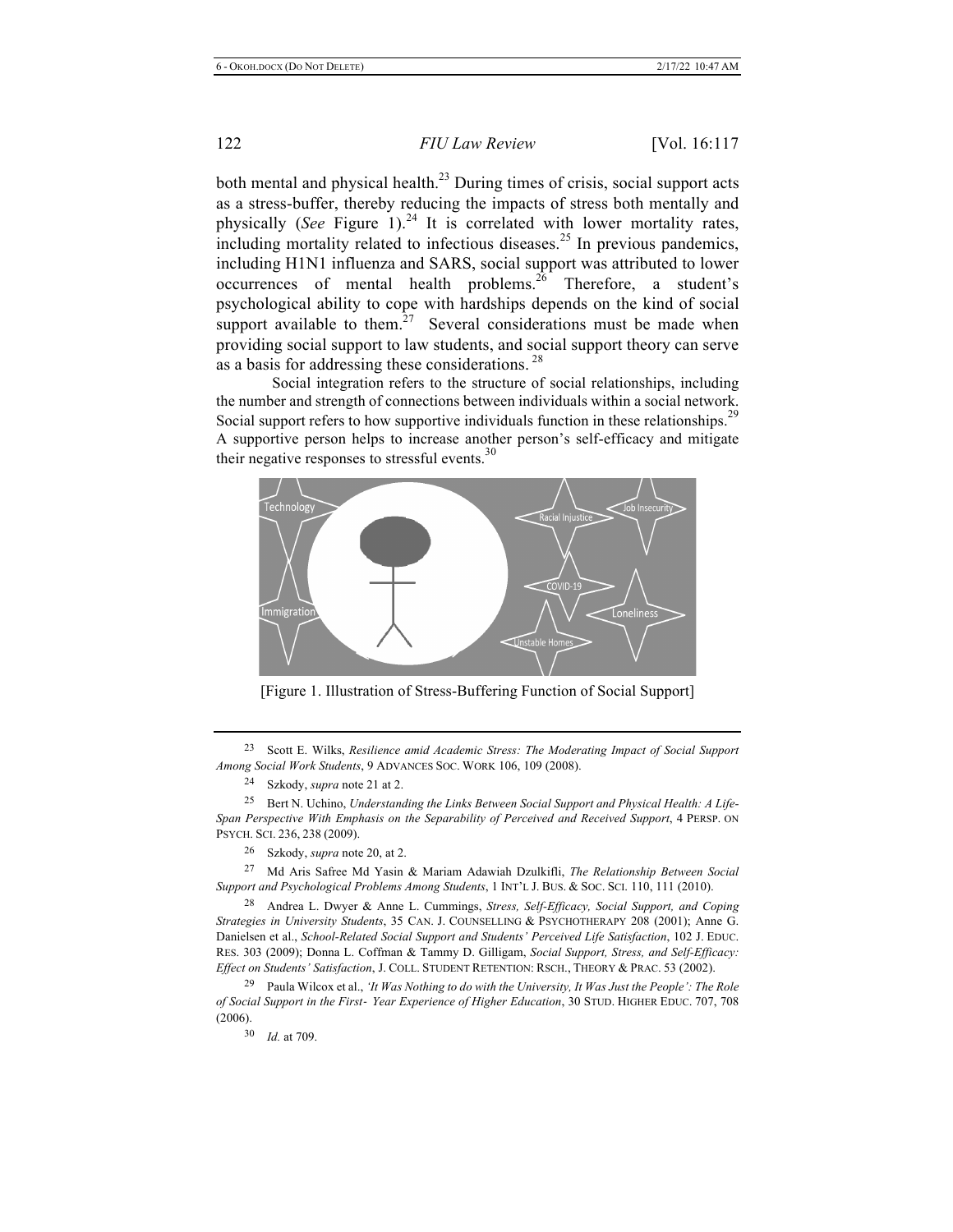It is also important to distinguish between perceived support and received support.<sup>31</sup> Perceived support is based on one's expectation of receiving support when needed, while received support is related to the actual delivery of support at the time it is needed.<sup>32</sup> Perceived support is most positively associated with beneficial health outcomes.33 Health outcomes are more variable in relation to received support, in some cases even negative.<sup>34</sup>



[Figure 2. Illustration of Received Social Support]

Because perceived support is a greater indicator of positive health outcomes, law schools must learn to promote perceived support throughout the student body.<sup>35</sup> To be effective in promoting wellbeing through the provision of social support, law schools cannot simply focus on the efficient delivery of essential instruction but rather foster the expectation among its law students that it will provide necessary forms of support. This perceived support is especially important during a pandemic because it may improve student health outcomes, including potentially reducing mortality.36

35 *See* Brian Lakey & Kenneth Heller, *Social Support from a Friend, Perceived Support, and Social Problem Solving*, 16 AM. J. CMTY. PSYCH. 811 (1988).

36 Uchino, *supra* note 25.

<sup>31</sup> Uchino, *supra* note 25, at 236–37.

<sup>32</sup> *Id.* at 238.

<sup>33</sup> *Id.* at 237.

<sup>34</sup> *Id.* at 239.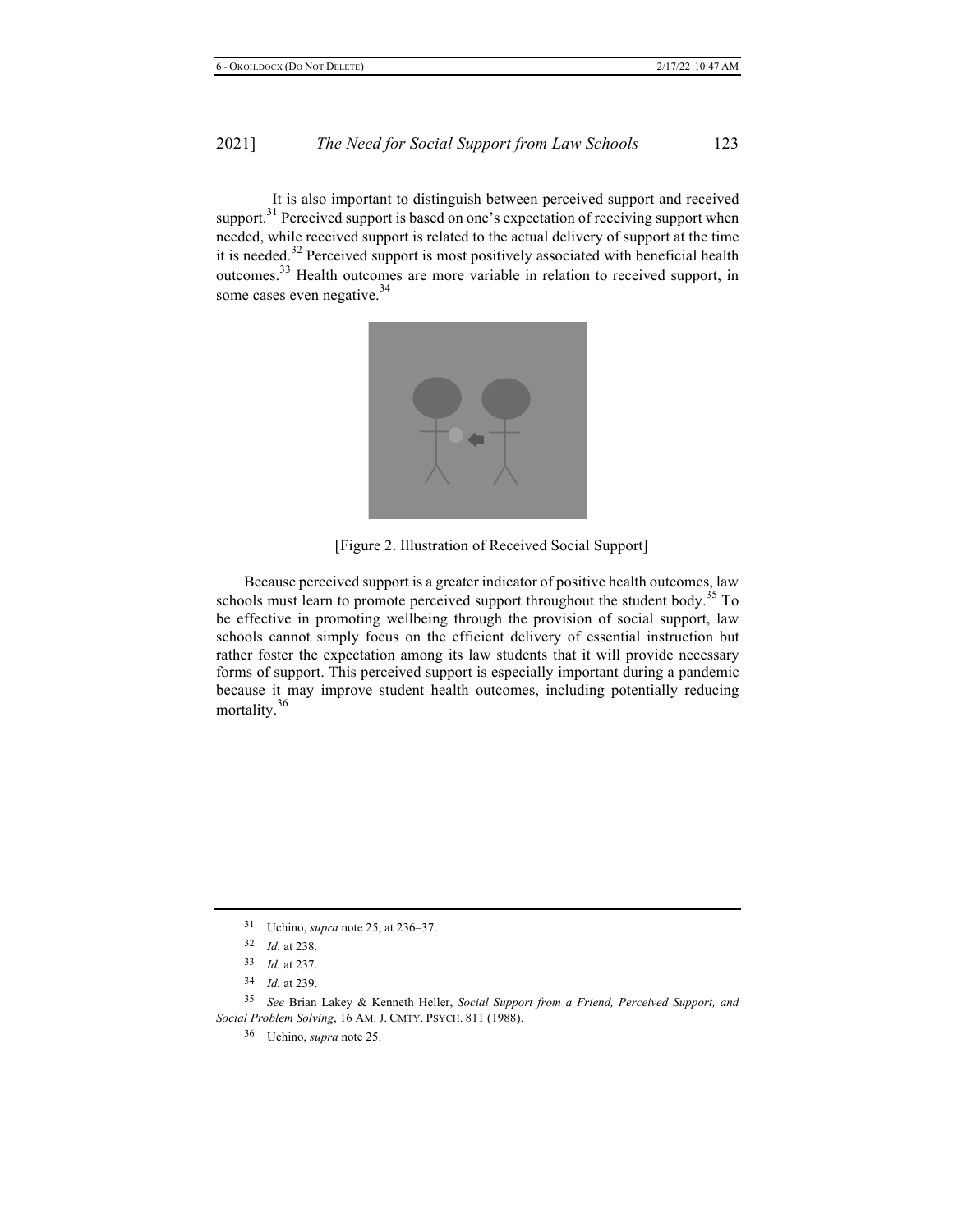

[Figure 3. Illustration of Perceived Social Support]

Law schools will have to shift to being fully supportive institutions, not just educational institutions. Before the crisis, law schools were able to mediate social support through in-person instruction and peer interactions. However, these resources are now limited. The move to being supportive institutions must now be an active choice. It will not happen passively; this change will have to be an institutional commitment. Not only should educational leaders be morally responsible for their decisions regarding learning, but they must also provide support to their students.<sup>37</sup>

There are four categories of social support: emotional, instrumental, informational, and appraisal support.<sup>38</sup> Emotional support includes providing comfort and empathy.<sup>39</sup> Instrumental support includes providing someone with tangible forms of support, such as money or equipment. $40$  Informational support is educating or advising someone.<sup>41</sup> Appraisal support is assisting in self-evaluation, such as by providing feedback.<sup>42</sup> Law schools must consider the types of social support available to students when considering what they are willing to offer. Law schools can establish with faculty and staff the importance of providing emotional, informational, instrumental, and appraisal support. As educational institutions, law schools regularly provide informational support. With proper planning, law schools can provide all four types of support, and they can educate faculty on the importance of addressing each type of support. Law schools can use these four types of supports to guide communications with students and teach faculty and staff how to evaluate

<sup>37</sup> Thomas E. Keefe, *Crises in American Education: WWII, Baby Booms, and COVID-19*, RESEARCHGATE 1, 7 (2020).

<sup>38</sup> Christine Kerres Malecki & Michelle Kilpatrick Demaray, *What Type of Support Do They Need? Investigating Student Adjustment as Related to Emotional, Information, Appraisal, and Instrumental Support*, 18 SCH. PSYCH. Q. 231, 233 (2003).

<sup>39</sup> *Id.* at 232.

<sup>40</sup> *Id.* at 232–233.

<sup>41</sup> *Id.* at 233.

<sup>42</sup> *Id.*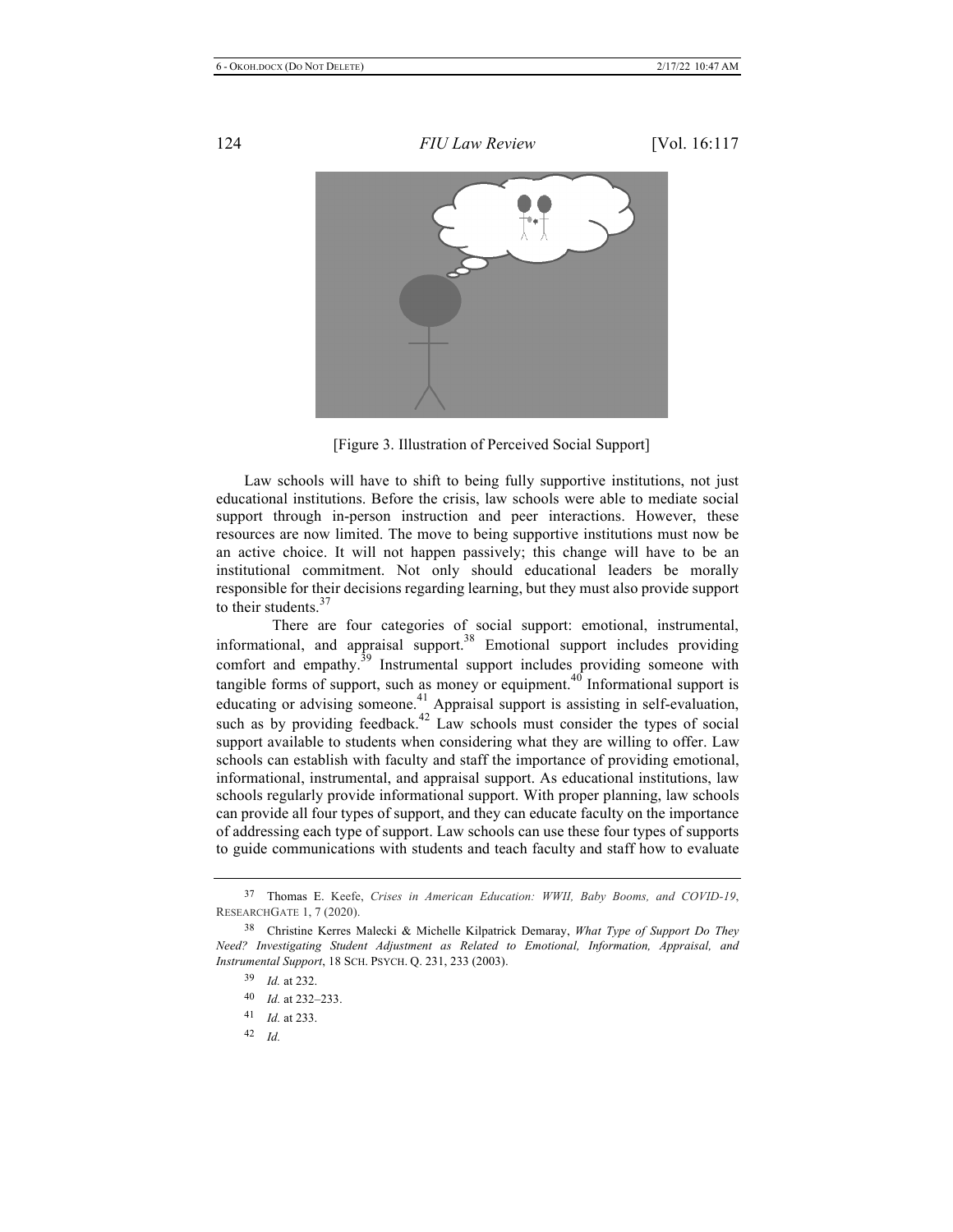whether each one of these areas of social support is being met. To reinforce perception, law schools can also have regular reminders in all email communications and on their websites. It is not enough for law schools to simply provide social support. Law schools need to consider providing different types of support to meet the needs of their students, including emotional, informational, instrumental, and appraisal support.<sup>43</sup> With the shift to remote learning, law schools must be creative to provide social support in an online environment, which has been experimented within different fields.<sup>44</sup>

# **V. THE NEED FOR SOCIAL SUPPORT DURING THE PANDEMIC: STRESS-BUFFERING**

#### *A. Racial Injustice*

Early in the pandemic, New York Gov. Andrew M. Cuomo referred to COVID-19 as "the great equalizer."45 However, this was far from the truth. It is more appropriate to refer to the virus as "great exposer." Living in a world exposed to the ravages of a spreading virus reveals something deeper. COVID-19 has done nothing to equalize the world, but it has exposed the inequality hiding beneath the surface. The losses associated with this pandemic are greater for low-income communities and communities of color.<sup>46</sup>

As seen with the 1918 "Spanish" influenza, racial and ethnic disparities also exist with this disease.<sup>47</sup> In a country where the legal environment is, explicitly and implicitly, structured on a race-based system, law schools cannot pretend that their students are similarly impacted by this pandemic.<sup>48</sup> Law students have never been similarly situated due to the history of racial discrimination and inequality in the United States.<sup>49</sup> By failing to recognize this fact in law schools, law students are left feeling isolated.<sup>50</sup>

<sup>43</sup> Amar Kanekar & Manoj Sharma, *COVID-19 and Mental Well-Being: Guidance on the Application of Behavioral and Positive Well-Being Strategies*, 8 *HEALTHCARE* 1, 3–4 (2020).

<sup>44</sup> *See* Jennifer L. Doty & Jodi Dworkin, *Online Social Support for Parents: A Critical Review*, 50 MARRIAGE & FAM. REV. 174 (2014); Sheryl Perreault LaCourseiere, *A Theory of Online Social Support*, 24 ADVANCES NURSING SCI., 60 (2001).

<sup>45</sup> Bethany L. Jones & Jonathan S. Jones, *Gov. Cuomo is Wrong, COVID-19 Is Anything but an Equalizer*, WASH. POST (Apr. 5, 2020, 6:00 AM), https://www.washingtonpost.com/outlook/2020/04/05/gov-cuomo-is-wrong-covid-19-is-anything-anequalizer.

<sup>46</sup> *COVID-19 Racial and Ethnic Health Disparities* (last updated Dec. 20, 2020), CTRS. DISEASE CONTROL PREVENION, https://www.cdc.gov/coronavirus/2019-ncov/community/health-equity/racialethnic-disparities/index.html.

<sup>47</sup> Stephen A. Mein, *COVID-19 and Health Disparities: The Reality of "the Great Equalizer*," 35 J. GEN. INTERNAL MED. 2439, 2439 (2020).

<sup>48</sup> *See* Erin C. Lain, *Racialized Interactions in the Law School Classroom: Pedagogical Approaches to Creating a Safe Learning Environment*, 67 J. LEGAL EDUC. 780 (2018).

<sup>49</sup> *Id.* at 781–82.

<sup>50</sup> *Id.* at 783.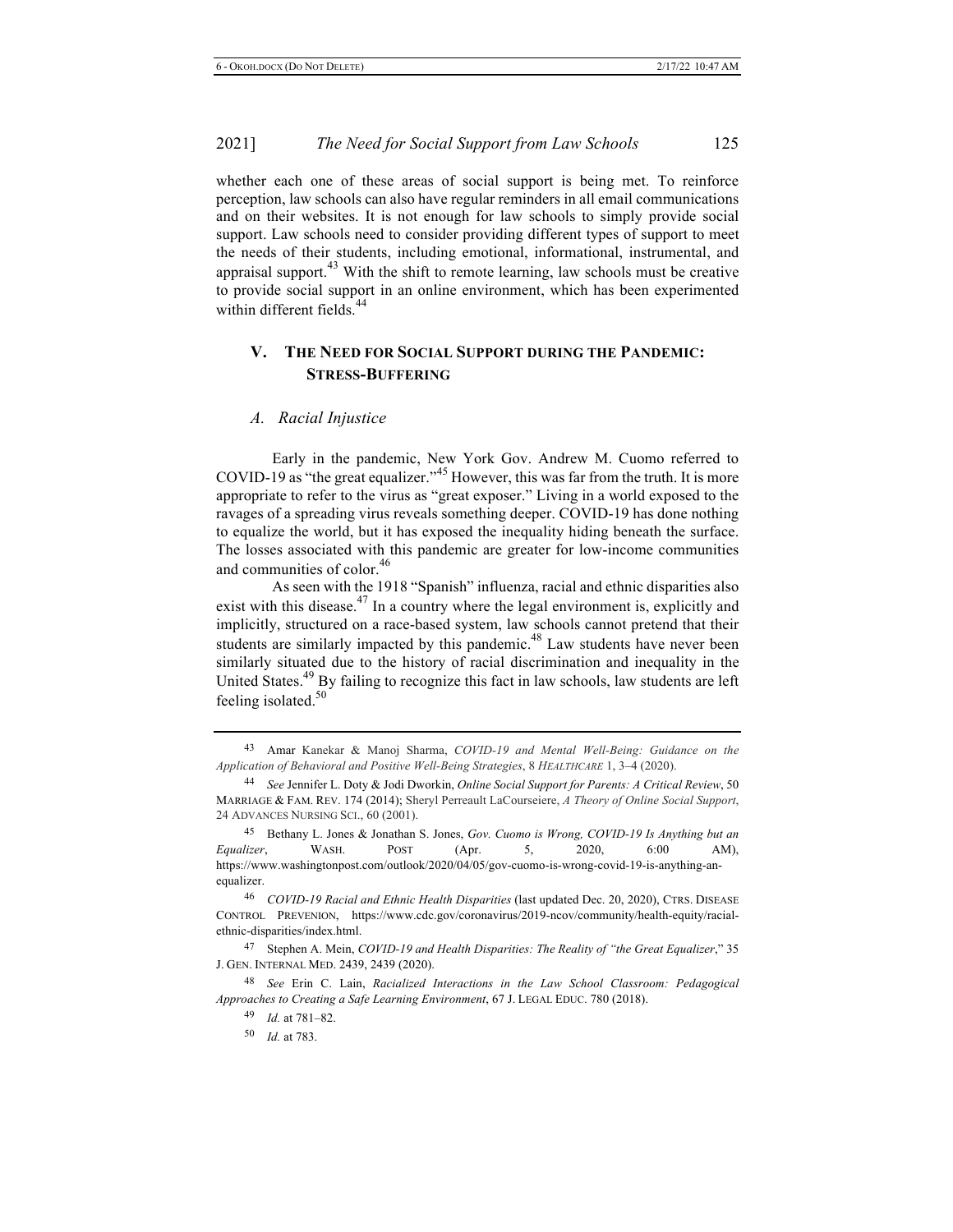The "Black Lives Matter" protests in response to George Floyd's murder have brought global recognition to racism in America.<sup>51</sup> All over the country law students are, in the words of the late Congressman John Lewis, "get[ting] in good trouble [and] necessary trouble.<sup> $52$ </sup> These students call upon their schools to respond and enact well overdue institutional change. Whether or not students are directly involved in these protests, they are being impacted by them, and law school environments should reflect that.<sup>53</sup>

In this country, for decades now, racism provides conditions for social inequities and poor health.<sup>54</sup> The pandemic coupled with preexisting racial disparities gives way to the amplification of these inequities among people of color and lowincome communities.<sup>55</sup> Studies show that seniors, Black people, indigenous people, and people of color are the most vulnerable to  $\text{COVID-19.5}^{\text{6}}$  Just as workers could not afford healthcare but through employment benefits, law students, as well as international students, with little financial resources, struggle with health benefits when classes resume due to the rate of unemployment around the nation. $57$ 

# *B. Interpersonal Violence*

With continued lockdown measures and closures, law schools cannot assume that their students returned to safe and supportive homes. Domestic violence increased in the United States and other COVID-19-affected countries, such as China, Brazil, Germany, and Italy, during the COVID-19 syndemic.<sup>58</sup> During this time of crisis, law schools should expect an increase in interpersonal violence.<sup>59</sup> There is no reason to think that law students would be immune to this trend. For many students, going to school may represent an opportunity to escape a violent environment. However, this sanctuary would no longer be available in a remote

- 55 Pirtle, *supra* note 54, at 505; *see also* Sylvia, *supra* note 54, at 3.
- 56 Sylvia, *supra* note 54, at 3.
- 57 *Id.*; Kuris, *supra* note 18.

58 *See* Rakhi Ghoshal, *Twin Public Health Emergencies: COVID-19 and Domestic Violence*, 5 INDIAN J.MED. ETHICS 195, 196 (2020).

59 Amber Peterman et al., *Pandemics and Violence Against Women and Children*, CTR. GLOB. DEV. (Apr. 2020), https://www.un.org/sexualviolenceinconflict/wpcontent/uploads/2020/05/press/pandemics-and-violence-against-women-and-children/pandemics-andvawg-april2.pdf.

<sup>51</sup> Mary Blankenship & Richard V. Reeves, *From the George Floyd Moment to a Black Lives Matter Movement, in Tweets*, BROOKINGS (July 10, 2020), https://www.brookings.edu/blog/upfront/2020/07/10/from-the-george-floyd-moment-to-a-black-lives-matter-movement-in-tweets/.

<sup>52</sup> John Lewis, Remarks atop the Edmund Pettus Bridge in Selma, Alabama, on March 1, 2020, https://apnews.com/article/race-and-ethnicity-racial-injustice-261197d99942b0efce14ac7f7dddfa2aws.com.

<sup>53</sup> Lain, *supra* note 48.

<sup>54</sup> Whitney N. Laster Pirtle, *Racial Capitalism: A Fundamental Cause of Novel Coronavirus (COVID-19) Pandemic Inequities in the United States*, 47 HEALTH EDUC. & BEHAV. 504, 505 (2020); *see also* J.J. Sylvia IV, *The Biopolitics of Social Distancing*, 6 SOC. MEDIA & SOC'Y 1, 3 (2020).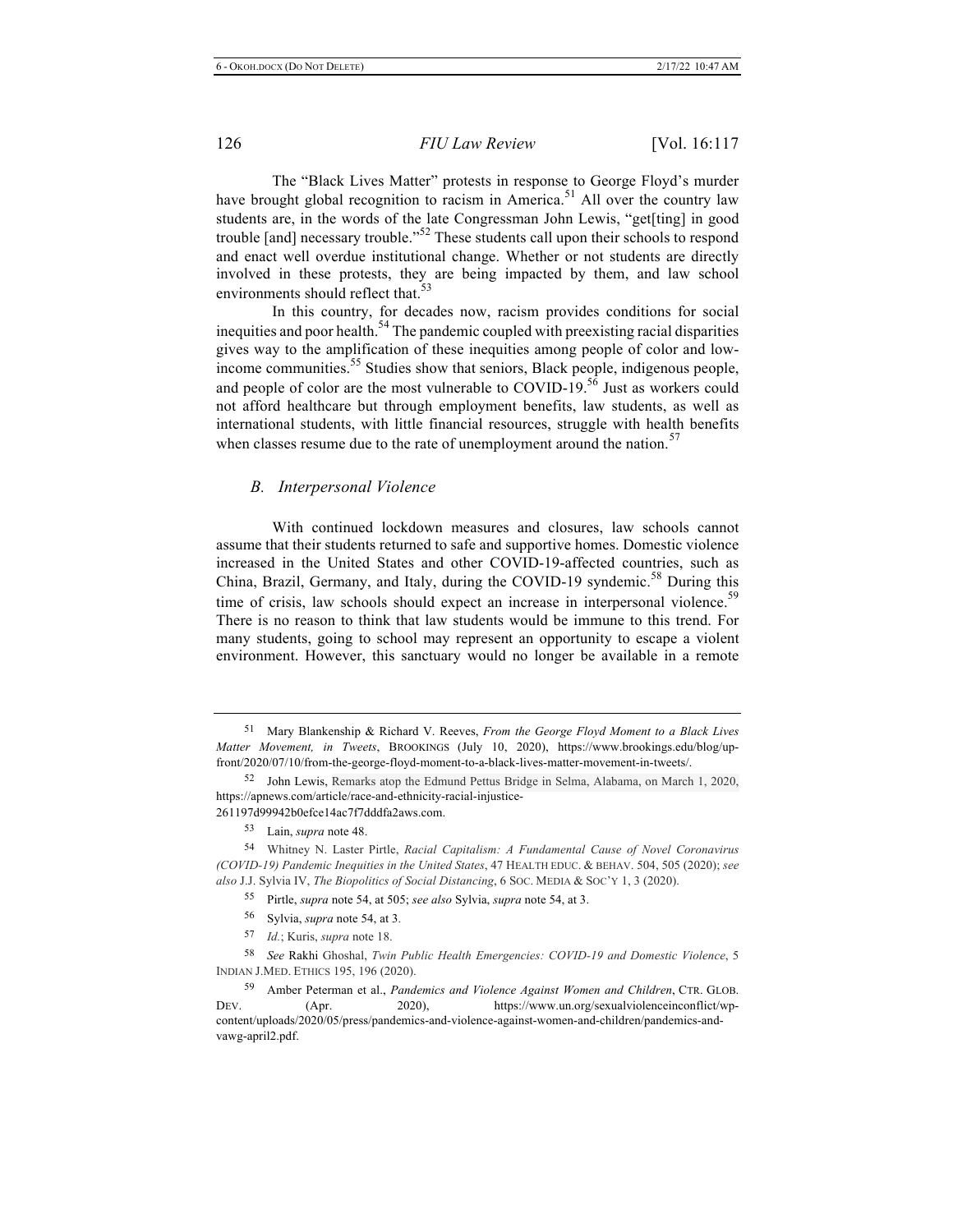learning environment.<sup>60</sup> While domestic violence increased due to the lockdown, support to the families and victims decreased.<sup>61</sup> This meant that schools, including law schools, sent students back into potentially violent households without any means of support, which could have the potential to lead to more lives lost to COVID-19 $<sup>62</sup>$ </sup>

# *C. Uncertain Futures*

Law schools must provide support to prepare their students for the world awaiting them following graduation. During the COVID-19 syndemic, students left law school only to face an economy in recession. Law schools have a duty to support their domestic students, as well as their international law students who also face a period of great uncertainty. As almost all states in the United States require law graduates to take the bar exam to be admitted to practice, graduates face uncertainty regarding the administration of the bar examination. They also face uncertainty in relation to getting a job in the near future. But these uncertainties are not the concern of J.D. students alone; LLM students carry them too, and even more.

Pursuing studies in the United States is a source of great anxiety for international students. For many international students, pursuing a law degree in the United States links tightly to the opportunity to take a U.S. bar exam and be admitted to practice in one or more States in the U.S. territory. But while the pandemic threatened this opportunity from March 2020, the back-and-forth maneuvering of the U.S. Immigration and Customs Enforcement continued to increase insecurity among international students.

Amid the pandemic, the bar examination carries an air of uncertainty and anxiety. From March 2020, with social distancing and the prohibition of large gatherings, many states opted either for the cancellation of the July 2020 bar exam or shifted online with different modalities.<sup>63</sup> While the pandemic continued to affect graduates dramatically, state law examiners' decisions had a more significant impact on international students. At first, they were confronted with the uncertainty of the administration of the bar exam, and then they were confronted with the difficult reality that they were denied the opportunity to take the bar exam.<sup>64</sup>

<sup>60</sup> Yasmin B. Kofman & Dana Rose Garfin, *Home Is Not Always a Haven: The Domestic Violence Crisis Amid the COVID-19 Pandemic*, 12 PSYCH. TRAUMA: THEORY, RSCH., PRACT. & POL'Y S199 (2020), http://dx.doi.org/10.1037/tra0000866.

<sup>61</sup> *Id.*; Ghoshal, *supra* note 58.

<sup>62</sup> Kim Usher et al., *Family Violence and COVID*- *19: Increased Vulnerability and Reduced Options for Support*, 29 INT'L J. MENTAL HEALTH NURSING 549, 549 (2020).

<sup>63</sup> *See* Stephanie Francis Ward, *What Alternatives to the July Bar Exam Are Being Considered in Light of COVID-19?*, ABA J. (Mar. 23, 2020, 3:50 PM), https://www.abajournal.com/news/article/inlight-of-the-coronavirus-crisis-working-paper-suggests-alternatives-to-the-july-bar-exam.

<sup>&</sup>lt;sup>64</sup> In the State of New York, for instance, which Bar is highly attended by international students, the examination was rescheduled several times, and sometimes excluded registered international students from taking the exam. *See* N.Y.STATE BD. L. EXAM'RS (last visited June 21, 2021), https://www.nybarexam.org/Default.html.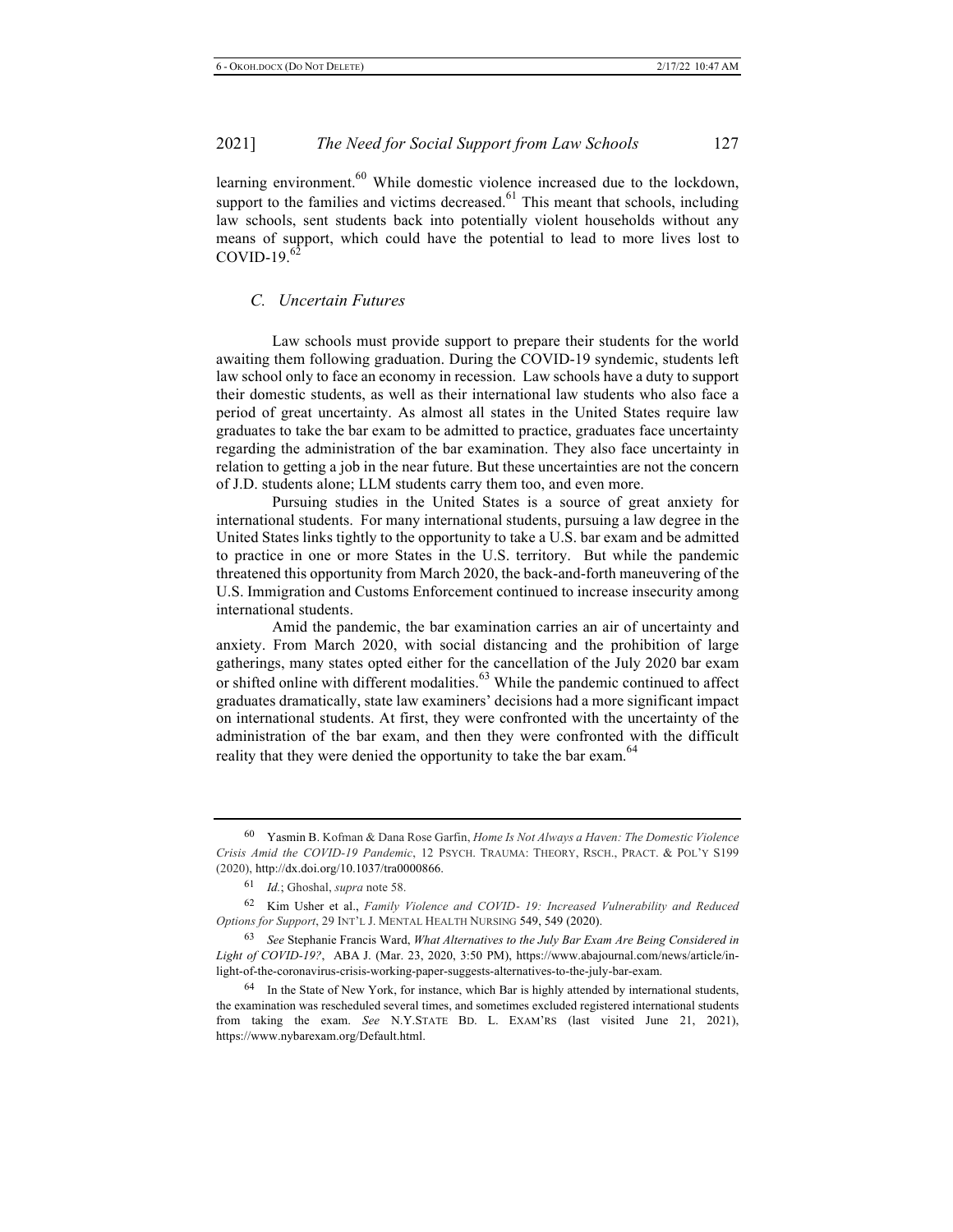However, a few states decided to hold in-person exams with limited capacity, some excluding international law school graduates. For states administering exams online, there were concerns regarding technological failures and leaks.<sup>65</sup> However, states holding in-person exams included the additional stress related to whether it was safe for graduates to sit for these examinations.

#### *D. Immigration Status*

In general, when traveling away from the security of their homes and families, the stress of the pandemic on international students has significant implications for law schools and the U.S. economy. International students face a higher level of stress due to academic requirements and pressure, culture shock, and psychological difficulties.<sup>66</sup> In late August, a report from the U.S. Student and Exchange Visitors Program (SEVP) highlighted that there were 1.52 million active records of international students for the calendar year 2019.<sup>67</sup>

In 2019, international students accounted for 3.3% of the law school population.68 This proportion increased to 7% of law students for top-tier law schools.<sup>69</sup> Due to uncertainty and stress stemming from the pandemic, there has been a 17.8% decrease in U.S. international students overall during the 2020-2021 school year as compared to the previous school year.<sup>70</sup> This decrease in international student enrollment har resulted in a \$1.8 billion loss to the U.S. economy.<sup>71</sup>

When the Fall semester began with Universities moving their classes entirely online, international students went through a more difficult time. In fact, the U.S. Immigration and Customs Enforcement (ICE) announced in its COVID-special guidelines that "students attending schools operating entirely online may not take a full online course load and remain in the United States."<sup>72</sup> The new rules subjected

<sup>65</sup> *See* Bruce Vielmetti, *Wisconsin One of Just 5 States Sticking to In-Person July Bar Exam*, MILWAUKEE J. SENTINEL (July 20, 2020), https://www.jsonline.com/story/news/local/wisconsin/2020/07/20/wisconsin-one-just-5-states-stickingperson-july-bar-exam/5408713002.

<sup>66</sup> *See* Christopher Sullivan & Susan Kashubeck-West, *The Interplay of International Students' Acculturative Stress, Social Support, and Acculturation Modes*, 5 J. INT'L STUDENTS 1, 2 (2015).

<sup>67</sup> *Ice Releases Report on Nonimmigrant Students in US*, U.S. IMMIGR. & CUSTOMS ENF'T (Aug. 28, 2020), https://www.ice.gov/news/releases/ice-releases-report-nonimmigrant-students-us. 68 Gabriel Kuris, *Law School Application Tips for Foreign Students*, U.S. News (Aug. 16, 2021),

https://www.usnews.com/education/blogs/law-admissions-lowdown/articles/4-tips-for-applying-to-lawschool-as-an-international-student.<br><sup>69</sup> *Id.*<br>70 *Student and Euchano* 

Student and Exchange Visitor Program (SEVP) 2020 SEVIS by the Numbers Report, U.S. IMMIGR. & CUSTOMS ENF'T (March 19, 2021), https://www.ice.gov/news/releases/ice-reportinternational-students-us-details-impact-covid. 71 *New NAFSA Data Show First Ever Drop in International Student Economic Value to the U.S.*,

NAFSA: Association of International Educators (November 16, 2020), https://www.nafsa.org/about/about-nafsa/new-nafsa-data-show-first-ever-drop-international-studenteconomic-value-us.

<sup>72</sup> *SEVP Modifies Temporary Exemptions for Nonimmigrant Students Taking Online Courses During Fall 2020 Semester*, U.S. IMMIGR. & CUSTOMS ENF'T (July 6, 2020),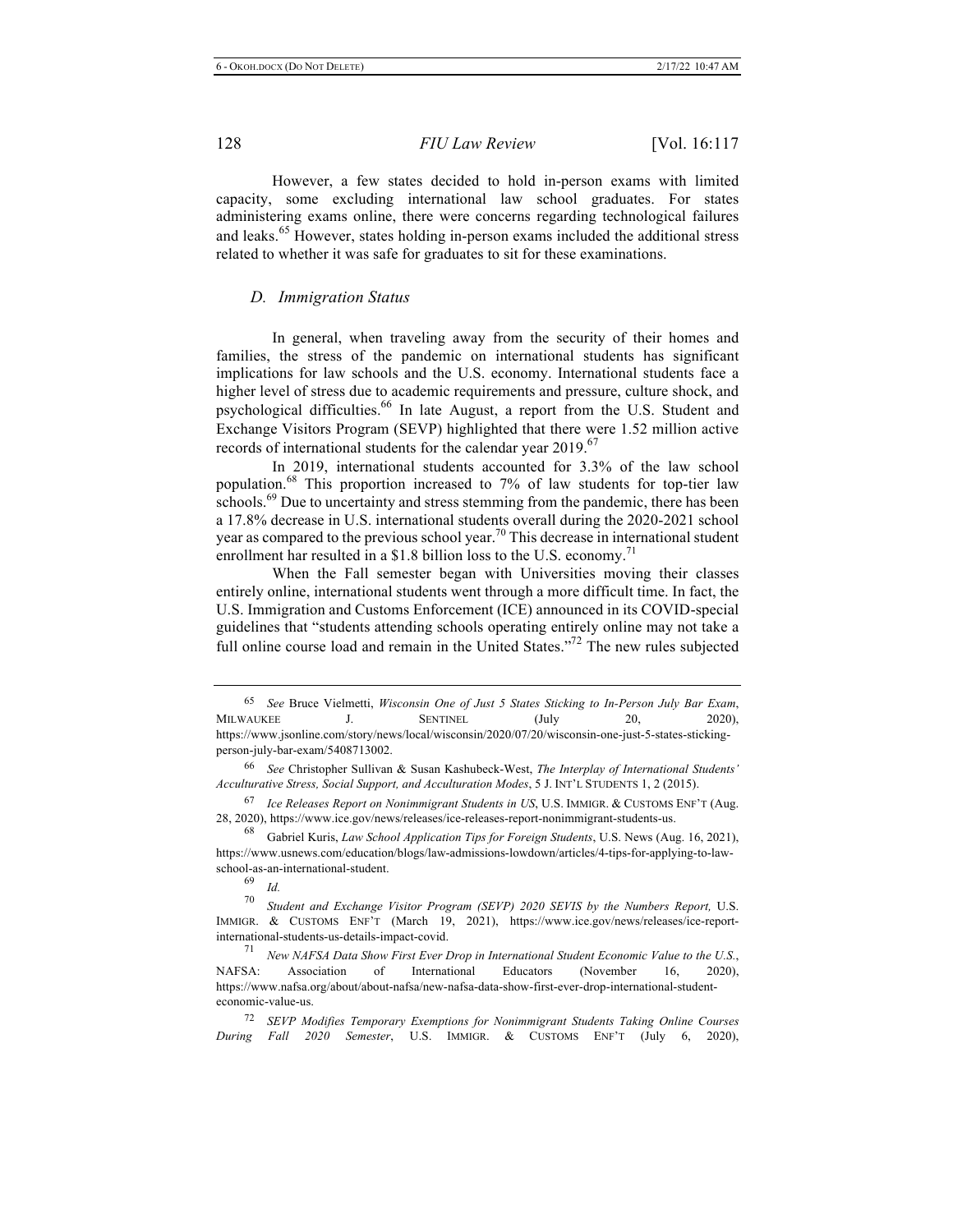students either to enroll in an in-person program or depart the United States without any concern about the economic loss for the students and the universities.<sup>73</sup>

When countries around the world had closed their borders to limit the spread of the virus, many international students were locked in the U.S. territory, financially unprepared for the troubles to come.<sup>74</sup> For many, their embassy in the U.S. managed to arrange a return flight for those wishing to go back to the homeland.<sup>75</sup> However, for others, no flight arrangement was made, and they either had to spend a large amount of money to book a flight without any guarantee that the plane would be allowed to land at their destination.<sup>76</sup>

When providing social support, law schools must not be discriminative regarding their international students. A recent study has shown that international students in the U.S. perceived more socioemotional and instrumental support from other international students and relatives outside the  $U.S.<sup>77</sup>$  International students exhibit reluctance to seeking help outside the international student community.<sup>78</sup> This tendency provides an opportunity for law schools to reach out to these students and provide them with needed support. Socioemotional and instrumental support are the most needed by international students to face the challenges in the host country.<sup>79</sup>

#### *E. Adapting to New Technology*

Law school students learn and improve their abilities constantly and continuously; this state of psychological unrest triggers stress. While the pandemic forced education to continue remotely, schools required students and faculty to master new software within a short period and frequently without appropriate training. While pursuing a degree, law students are assessed and trained on their ability to develop relationships and networks. The law school provides an environment that facilitates prompt feedback from the faculty. When the pandemic surged in March, universities around all states in the country closed campuses and were forced to move classes online.<sup>80</sup> The shift in teaching/learning modality from

https://www.ice.gov/news/releases/sevp-modifies-temporary-exemptions-nonimmigrant-students-takingonline-courses-during.

<sup>73</sup> *Id.*; Yasin & Dzulkifli, *supra* note 27.

<sup>74</sup> Caitlin Dickerson, '*My World Is Shattering': Foreign Students Stranded by Coronavirus*, N.Y. Times (Apr. 5, 2020), https://www.nytimes.com/2020/04/25/us/coronavirus-international-foreign-

<sup>&</sup>lt;sup>75</sup> Emily Pearce, *International student enrollment declines due to COVID-19*, The Argonaut (Feb. 16, 2021), https://www.uiargonaut.com/2021/02/16/international-student-enrollment-declines-due-tocovid-19/; Virginia Gewin, *The visa woes that shattered scientists' American dreams*, Nature (Sept. 28,

<sup>2020),</sup> https://www.nature.com/articles/d41586-020-02746-y. 76 *See* Pearce, *supra* note 75; Gewin, *supra* note 75*.*

<sup>77</sup> Pablo Chavajay, *Perceived Social Support Among International Students at a U.S. University*, 112 PSYCH. REPS. 667, 673 (2013).

<sup>78</sup> *Id.*

<sup>79</sup> *Id.*

<sup>80</sup> Keefe, *supra* note 37, at 3.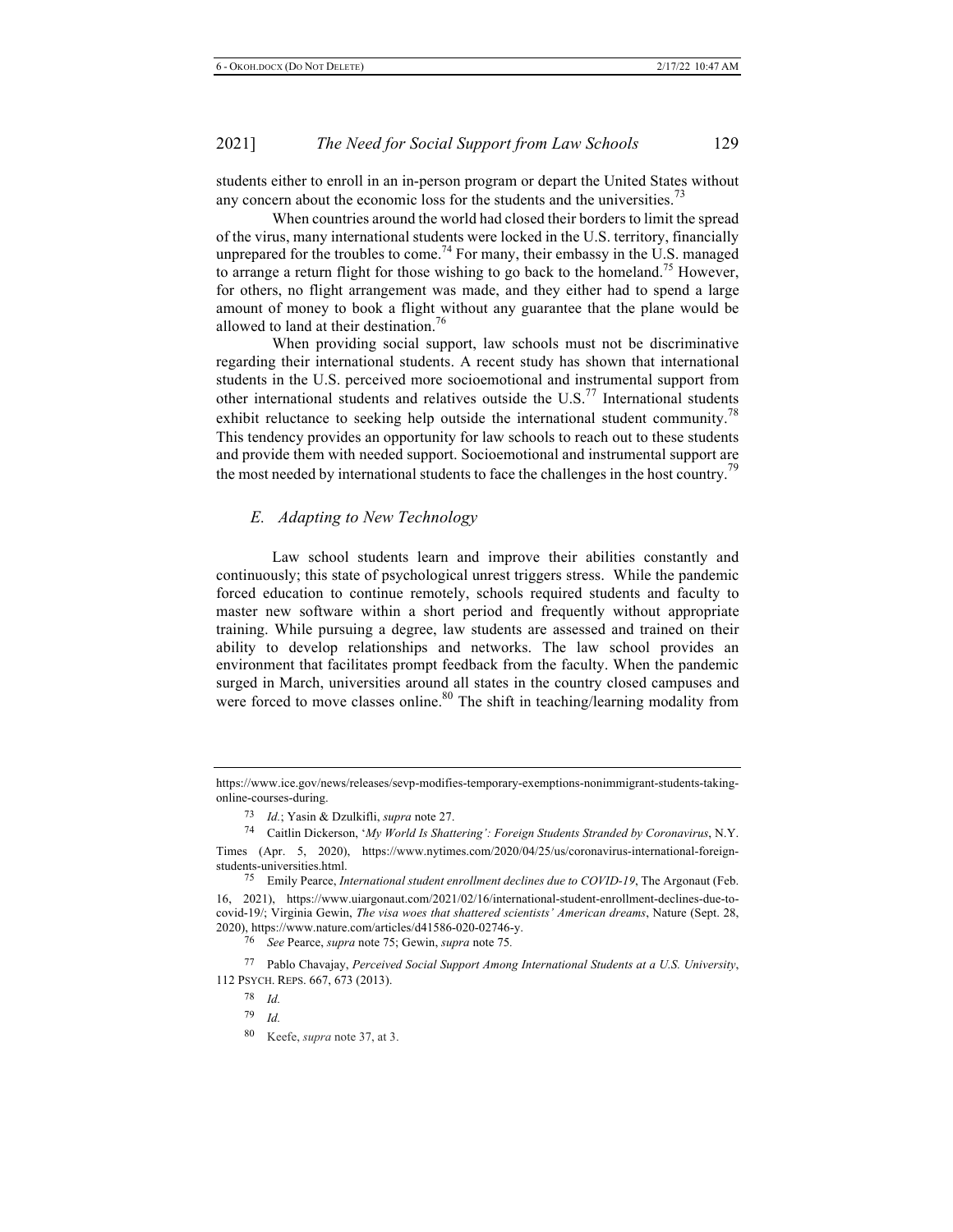in-person learning to remote learning has significant impacts on science education.<sup>81</sup> Although there is limited information available regarding the effects of the technological shift on legal education in the United States, it can be assumed that law students may face similar struggles. Although not specific to law students, studies have shown the negative influence that online learning has on students in general.<sup>82</sup> This additional stress may amplify the inherent stress that characterizes law school.<sup>83</sup>

#### **VI. SOCIAL SUPPORT IN LAW SCHOOLS**

Law schools are places for learning but are also places where biases spread easily and quickly. Legal scholars engaged in law students' wellbeing have exposed how biases interfere with teaching effectiveness.<sup>84</sup> Biases influence teacher feedback which then impacts students' performance and self-evaluation.<sup>85</sup> Furthermore, students' perception of the teacher's expectations increase their level of stress, particularly for BIPOC students. The legal profession suffers high rates of depression, substance abuse, and suicide among its members; this suffering begins in law school.<sup>86</sup> Acknowledging this vicious circle reality will better help law schools in providing appraisal support to law students. Appraisal support in this circumstance should come in the form of objective and unbiased feedback. <sup>87</sup> These positive psychology techniques can have significant impacts on wellbeing in the legal profession.<sup>88</sup>

Social support should be crafted to meet the needs of students. Law schools should dedicate resources to identify student needs and expectations. In essence, checking in is vital to the well-being of students. Identifying students' needs can be done through several different ways, such as town hall meetings (via web conferencing) and polling. Since the students are living in a period of isolation, it may make sense for law schools to invest in staff to perform this task. Law schools can also utilize tools such as the Multidimensional Survey of Perceived Social Support (MSPSS) to assess the social support needs of their students. Staff members

84 Anne Gordon, *Better Than Our Biases: Using Psychological Research To Inform Our Approach To Effective, Inclusive Feedback*, 27 CLINICAL L. REV. 195, 221 (2021).

85 *Id*. at 221–226.

86 Daniel Seymour Bowling III, *Lawyers and Their Elusive Pursuit of Happiness: Does it Matter?,* 7 DUKE F. FOR L. & SOC. CHANGE 37–52, 40 (2015).

87 Gordon, *supra* note 84, at 226–236.

88 *Positive Psychology* techniques have been praised by Daniel S. Bowling III for their capacity to improve the well-being of lawyers. *See* Bowling, *supra* note 85, at 44, 52.

<sup>81</sup> *See* Daniel C. Barton, *Impacts of the COVID*- *19 Pandemic on Field Instruction and Remote Reaching Alternatives: Results from a Survey of Instructors*, 10 ECOLOGY & EVOLUTION 12499, 12500 (2020).

<sup>82</sup> Kim Munich, *Social Support for Online Learning: Perspectives of Nursing Students*, 29 INT'L J. E-LEARNING & DISTANCE EDUC. 1, 1–12 (2014).

<sup>83</sup> Jordana Alter Confino, *Where Are We on the Path to Law Student Well-Being?: Report on the ABA CoLAP Law Students Assistance Committee Law School Wellness Survey*, 68 J. L. EDUC. 650, 650– 712 (2019).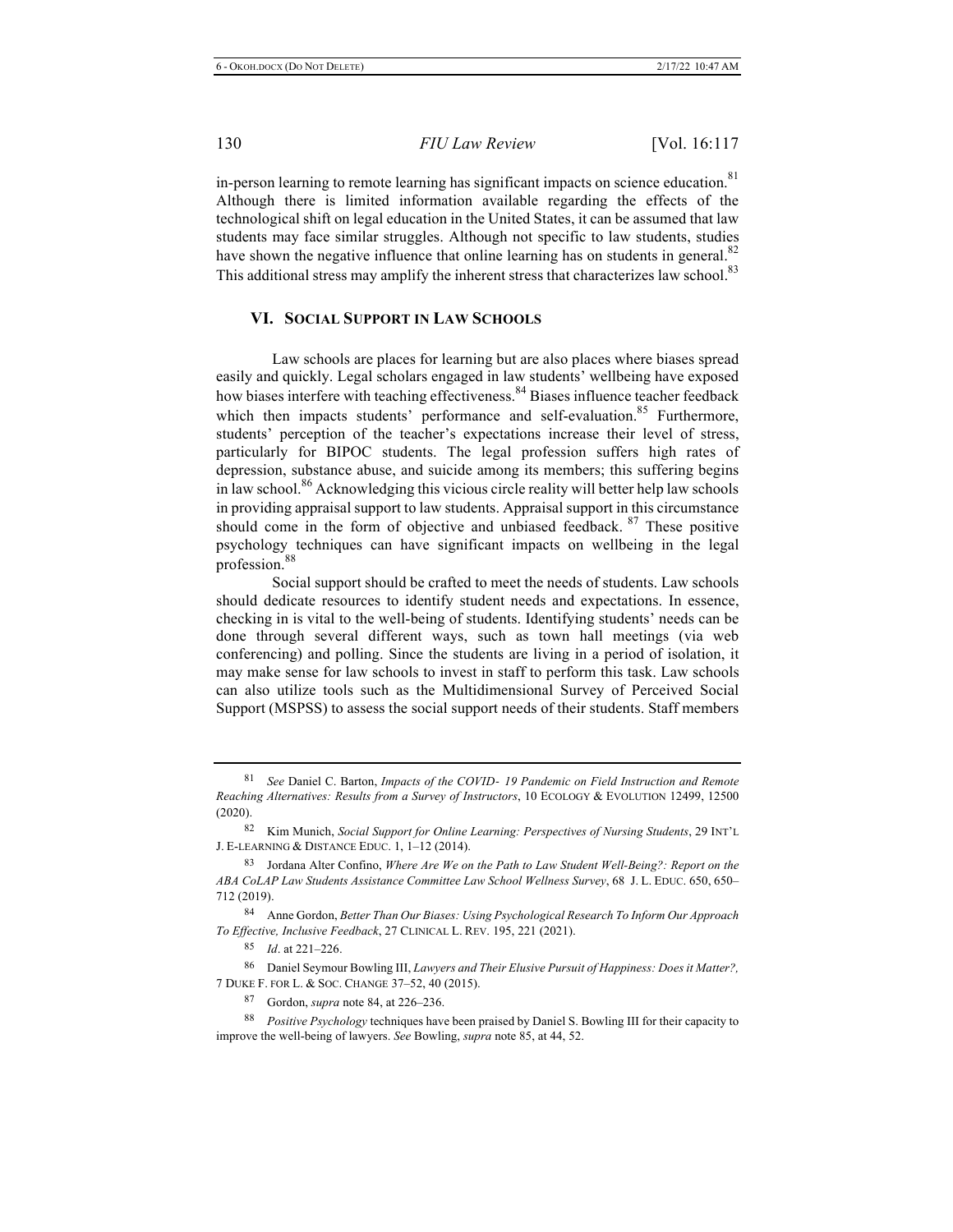would then regularly contact students to follow-up on identified needs. In addition to staff, peer groups can be formed to provide support.

Providing social support will be even more challenging during this time. With the delivery of online legal education and social distancing protocols, students are more likely to feel disconnected. That is why the substance of communications is critical. Law schools should be proactive with student communications and make it a priority to minimize uncertainty and enhance transparency. By doing so, law schools will increase the perception that they are a stable source of support.

Information should also be centralized and accessible. The more a student must search for information, the more challenging it will be for the law school to increase the student's perception that the school is a reliable source of support. After all, how can students develop an expectation of social support if they cannot locate it and are sent mixed signals regarding it? An example of this may include a regularly updated website with resources and messages about the school's policies.

During the pandemic, many fitness centers were closed, and people exercised less. However, confinement makes it difficult to maintain a good quality of life.<sup>89</sup> Studies have shown a positive relationship between social support and physical health.<sup>90</sup> In this context, law schools should implement group home-based virtual or outdoor fitness programs to help their students navigate the increased stress and depression. These programs would provide the benefits of physical fitness while also promoting social interactions among students.

Researchers have investigated the implications of the pandemic on career development from a cultural standpoint. $91$  Students also face emerging job insecurity, difficulties with establishing a home office, and a reduction in career opportunities.<sup>92</sup> Law schools must be more proactive in their approaches for implementing career guidance programs and connecting students with alumni. These measures will help students to gather relevant career insights. $93$  These connections will also help students gain access to strategies that can help them better cope with career stressors.

Many students were not prepared to move online with their classes. The Zoom reality they discovered was rife with challenges. Schools must assist students with technological issues and not assume that they are familiar with the technology. Schools must provide students with needed devices and physical resources. They must also train them and prepare them for potential side-effects of online education, which means investing in IT departments and personnel.

<sup>89</sup> Michael John Dwyer et al., *Physical Activity: Benefits and Challenges During the COVID-19 Pandemic*, 30 SCANDINAVIAN J. MED. & SCI. SPORTS 1291, 1291–94 (2020).

<sup>90</sup> *See generally* BERT N. UCHINO, SOCIAL SUPPORT AND PHYSICAL HEALTH: UNDERSTANDING THE HEALTH CONSEQUENCES OF RELATIONSHIPS (2004).

<sup>91</sup> Yanjun Guan et al., *Understanding the Impact of the COVID-19 Pandemic on Career Development: Insights from Cultural Psychology*, 119 J. VOCATIONAL BEHAV. 1, 1 (2020).

<sup>92</sup> *Id.* at 2.

<sup>93</sup> *See* Susan Kauffman, *New \$4.5 Million Gift Launches Academic Guides Program*, DUKE TODAY (Dec. 16, 2020), https://today.duke.edu/2020/12/new-45-million-gift-launches-academic-guidesprogram?utm\_source=newsletter&utm\_medium=email&utm\_content=Delivering%20academic%20advi sing%20where%20the%20students%20are&utm\_campaign=dukedailyDec17-20.